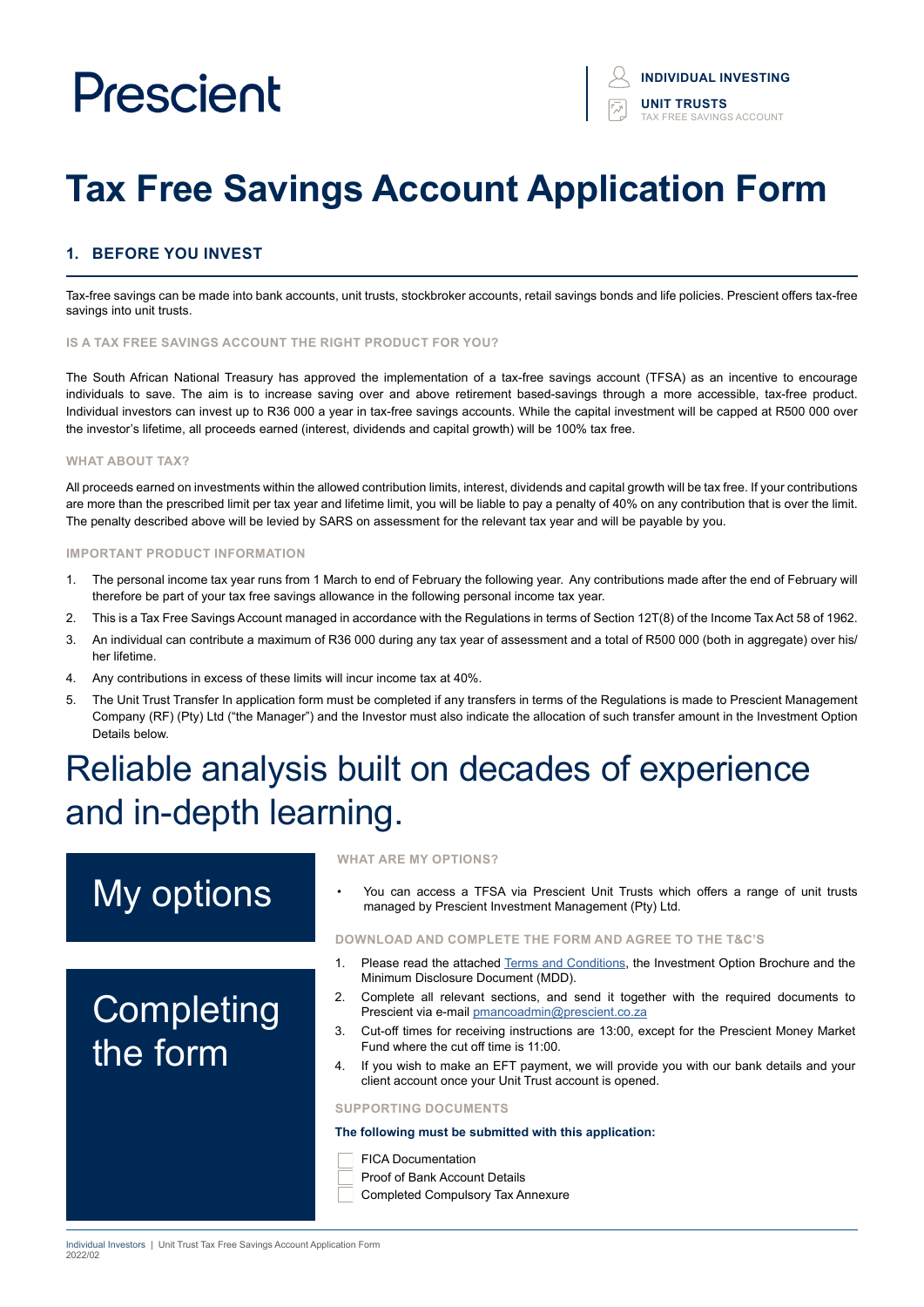# **Tax Free Savings Account Application Form**

## **2. PERSONAL DETAILS**

| <u> 1989 - Johann Harry Harry Harry Harry Harry Harry Harry Harry Harry Harry Harry Harry Harry Harry Harry Harry</u><br>Title                                                                                                       |        | Surname | the control of the control of the control of the control of the control of                                                                                                                                                           |      |                          |
|--------------------------------------------------------------------------------------------------------------------------------------------------------------------------------------------------------------------------------------|--------|---------|--------------------------------------------------------------------------------------------------------------------------------------------------------------------------------------------------------------------------------------|------|--------------------------|
|                                                                                                                                                                                                                                      |        |         | the control of the control of the control of the control of the control of                                                                                                                                                           | Male | Female                   |
| <u> 1999 - Johann Harry Harry Harry Harry Harry Harry Harry Harry Harry Harry Harry Harry Harry Harry Harry Harry</u><br>Date of birth                                                                                               |        |         |                                                                                                                                                                                                                                      |      |                          |
| <b>Marital Status</b>                                                                                                                                                                                                                | Single |         | Ante Nuptial contract                                                                                                                                                                                                                |      | In Community of Property |
|                                                                                                                                                                                                                                      |        |         |                                                                                                                                                                                                                                      |      |                          |
| ID or Passport Number (if Foreign National) <b>Contract Contract Contract Contract Contract Contract Contract Contract Contract Contract Contract Contract Contract Contract Contract Contract Contract Contract Contract Contra</b> |        |         |                                                                                                                                                                                                                                      |      |                          |
| Income Tax number and the state of the state of the state of the state of the state of the state of the state of the state of the state of the state of the state of the state of the state of the state of the state of the s       |        |         |                                                                                                                                                                                                                                      |      |                          |
| <b>Street Address</b>                                                                                                                                                                                                                |        |         | <b>Postal Address</b>                                                                                                                                                                                                                |      |                          |
| $c/o$ $\qquad$                                                                                                                                                                                                                       |        |         | Same as Street Address                                                                                                                                                                                                               | Yes  | No                       |
|                                                                                                                                                                                                                                      |        | c/o     |                                                                                                                                                                                                                                      |      |                          |
|                                                                                                                                                                                                                                      |        |         | Line 1                                                                                                                                                                                                                               |      |                          |
|                                                                                                                                                                                                                                      |        |         |                                                                                                                                                                                                                                      |      |                          |
|                                                                                                                                                                                                                                      |        |         |                                                                                                                                                                                                                                      |      |                          |
|                                                                                                                                                                                                                                      |        |         |                                                                                                                                                                                                                                      |      |                          |
| City<br><u> 1999 - Johann Harry Harry Harry Harry Harry Harry Harry Harry Harry Harry Harry Harry Harry Harry Harry Harry</u>                                                                                                        |        |         | Postal code <u>experience and a series of the series of the series of the series of the series of the series of the series of the series of the series of the series of the series of the series of the series of the series of </u> |      |                          |
| Postal code <u>and the contract of the contract of the contract of the contract of the contract of the contract of the contract of the contract of the contract of the contract of the contract of the contract of the contract </u> |        |         |                                                                                                                                                                                                                                      |      |                          |
|                                                                                                                                                                                                                                      |        |         |                                                                                                                                                                                                                                      |      |                          |
|                                                                                                                                                                                                                                      |        |         |                                                                                                                                                                                                                                      |      |                          |
|                                                                                                                                                                                                                                      |        |         |                                                                                                                                                                                                                                      |      |                          |
| E-mail Address                                                                                                                                                                                                                       |        |         |                                                                                                                                                                                                                                      |      |                          |
| All communication will be sent to you via e-mail. If you prefer post or do not have an e-mail address, please check here.                                                                                                            |        |         |                                                                                                                                                                                                                                      |      |                          |

### **3. SOURCE OF FUNDS INVESTED**

| Savings                | Retirement/insurance pay out | Passive Income (rental, dividends, interest) | Trade/business | Sale of assets |
|------------------------|------------------------------|----------------------------------------------|----------------|----------------|
| Winnings               | Gifts/inheritance/donations  | Child/spousal support payments               | Salary/bonus   | Tax refund     |
| Other (please specify) |                              |                                              |                |                |

#### **Please note that in certain circumstances we may request additional information.**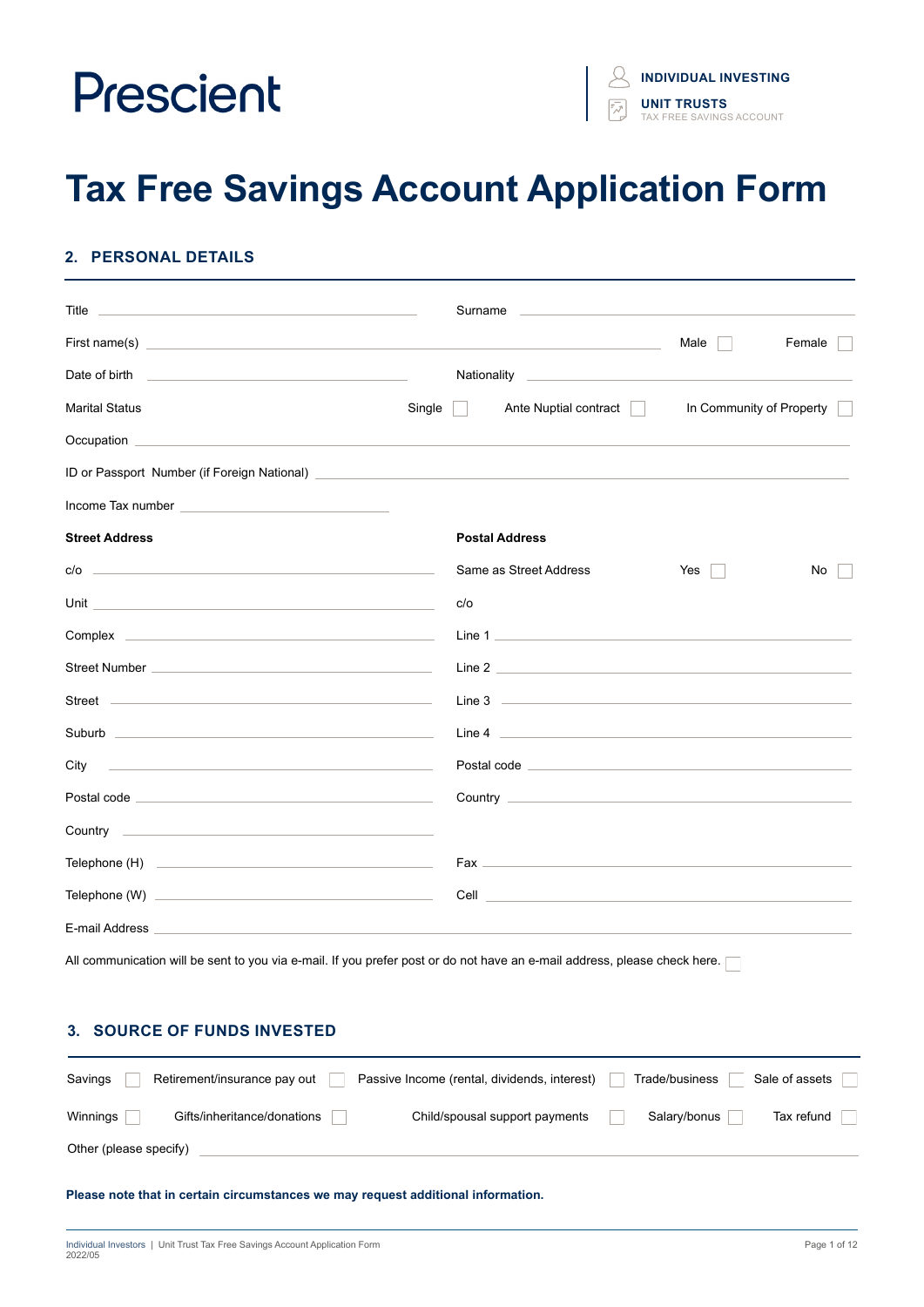$\beta$ **INDIVIDUAL INVESTING UNIT TRUSTS** TAX FREE SAVINGS ACCOUNT

## **4. ACTING ON BEHALF OF INVESTOR \***

| * This is for Guardians/persons with Powers of Attorney, proof of authority and FICA documentation required.                                                                                                                           |                                                                                                                                                                                                                                      |                       |        |
|----------------------------------------------------------------------------------------------------------------------------------------------------------------------------------------------------------------------------------------|--------------------------------------------------------------------------------------------------------------------------------------------------------------------------------------------------------------------------------------|-----------------------|--------|
| Title<br><u> 1989 - Johann Stein, marwolaethau a bhann an t-Amhair an t-Amhair an t-Amhair an t-Amhair an t-Amhair an t-A</u>                                                                                                          | Surname                                                                                                                                                                                                                              |                       |        |
| First name(s)                                                                                                                                                                                                                          | <u> 1989 - Johann Sterling, marking fan de ferstjer fan de ferstjer fan de ferstjer fan de ferstjer fan de ferstj</u>                                                                                                                | Male                  | Female |
|                                                                                                                                                                                                                                        |                                                                                                                                                                                                                                      |                       |        |
| ID or Passport Number (if Foreign National)<br><u> and the contract of the contract of the contract of the contract of the contract of the contract of the contract of the contract of the contract of the contract of the contrac</u> |                                                                                                                                                                                                                                      |                       |        |
| Income Tax number                                                                                                                                                                                                                      |                                                                                                                                                                                                                                      |                       |        |
| <b>Street Address</b>                                                                                                                                                                                                                  | <b>Postal Address</b>                                                                                                                                                                                                                |                       |        |
| c/o<br><u> 1989 - Andrea State Barbara, amerikan personal dan personal dan personal dan personal dan personal dan personal </u>                                                                                                        | Same as Street Address                                                                                                                                                                                                               | Yes<br>$\mathbb{R}^n$ | No     |
| Unit<br><u> 1980 - Johann Barbara, martin amerikan basar da</u>                                                                                                                                                                        | c/o<br><u> 1989 - Andrea Andrew Maria (h. 1989).</u>                                                                                                                                                                                 |                       |        |
| Complex <u>examples</u> and the complex of the complex of the complex of the complex of the complex of the complex of the complex of the complex of the complex of the complex of the complex of the complex of the complex of the     | Line 1                                                                                                                                                                                                                               |                       |        |
| Street Number <b>Community Community Community</b> Community Community Community Community Community Community Community                                                                                                               | Line 2                                                                                                                                                                                                                               |                       |        |
| Street <b>Street Street Street Street Street</b>                                                                                                                                                                                       | Line 3                                                                                                                                                                                                                               |                       |        |
|                                                                                                                                                                                                                                        | Line 4                                                                                                                                                                                                                               |                       |        |
| City<br>the control of the control of the control of the control of the control of the control of                                                                                                                                      | Postal code <b>contract and contract of the contract of the contract of the contract of the contract of the contract of the contract of the contract of the contract of the contract of the contract of the contract of the cont</b> |                       |        |
|                                                                                                                                                                                                                                        | Country <u>Country</u>                                                                                                                                                                                                               |                       |        |
| Country <b>Countries and Countries and Countries and Countries and Countries and Countries and Countries and Countries and Countries and Countries and Countries and Countries and Countries and Countries and Countries and Cou</b>   |                                                                                                                                                                                                                                      |                       |        |
|                                                                                                                                                                                                                                        | Fax<br><u> 1980 - Andrea Albert III, politik eta politik eta politik eta politik eta politik eta politik eta politik e</u>                                                                                                           |                       |        |
| Telephone (W)<br><u> 1989 - Andrea State Barbara, amerikan personal di sebagai personal di sebagai personal di sebagai personal d</u>                                                                                                  | Cell <b>Contract of the Contract of the Contract of the Contract of the Contract of the Contract of the Contract of the Contract of the Contract of the Contract of the Contract of the Contract of the Contract of the Contract</b> |                       |        |
| <b>Email Address</b>                                                                                                                                                                                                                   | Capacity <b>Capacity Capacity Capacity Capacity</b>                                                                                                                                                                                  |                       |        |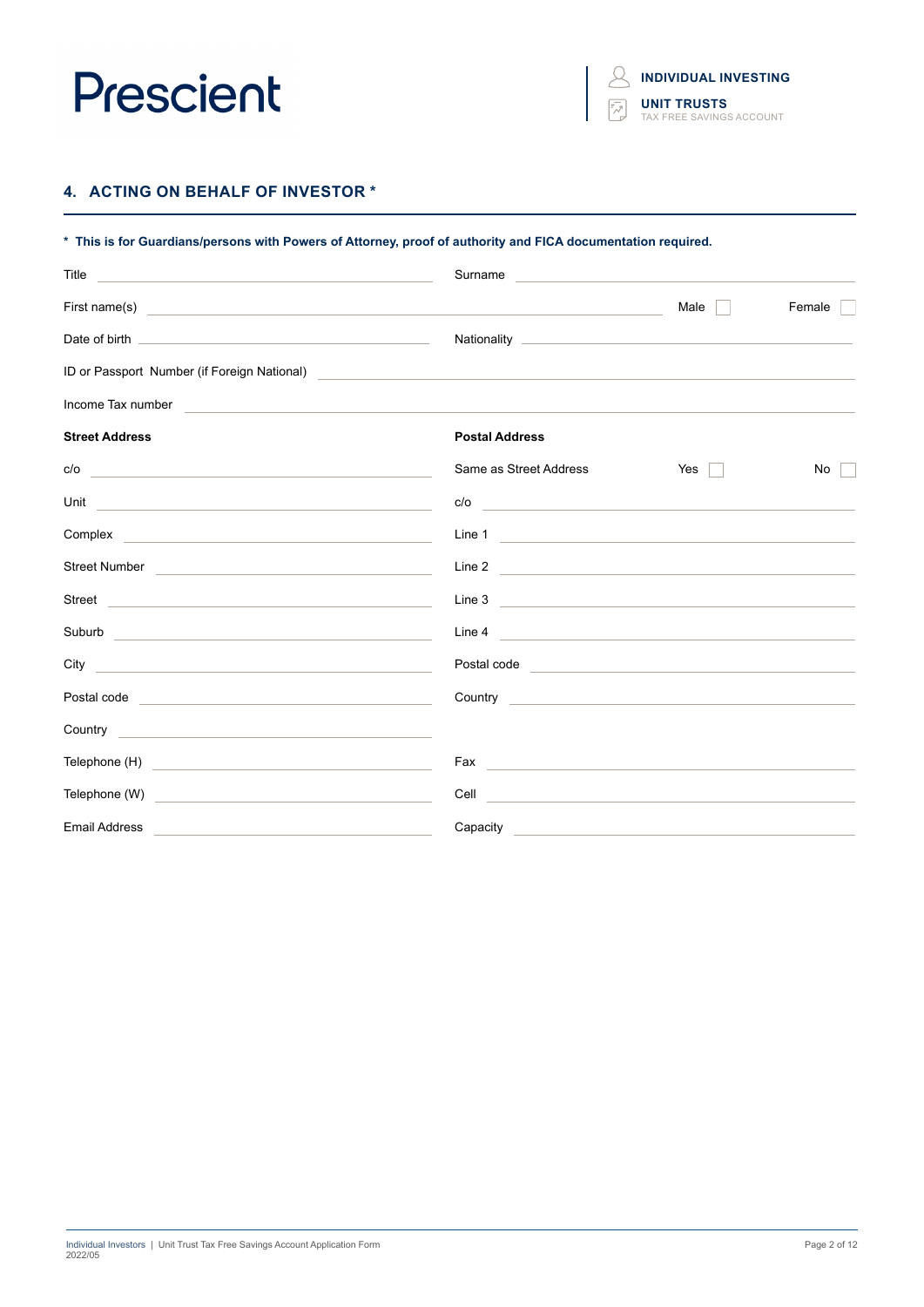### **5. INVESTMENT OPTION DETAILS**

**Please complete the table below once you have made your selection from the latest Investment Option Brochure.**

#### **DEBIT ORDER - Minimum investment of R500 or maximum of R3 000 per month OR**

#### **LUMP SUM - Minimum investment of R10 000 or maximum investment per tax year of R36 000**

- I hereby apply to purchase units in the selected portfolios subject to the conditions of the relevant Supplemental Deed at the ruling fund prices.
- The Manager does not charge an initial fee.
- The annual management fee is the fee charged by the Manager for managing and administering the fund.
- Fees exclude VAT.

| <b>Unit Trust Portfolio</b>                                | <b>Annual</b><br><b>Management</b><br>Fee (%) | <b>Investment Amount</b><br>(R) | <b>Debit Order</b><br>(R) | <b>Re-invest</b><br>distributions?<br>'Yes' | 'No' |
|------------------------------------------------------------|-----------------------------------------------|---------------------------------|---------------------------|---------------------------------------------|------|
| Prescient Absolute Balanced Fund - A2                      | 0.65%                                         | R                               | R                         |                                             |      |
| <b>Prescient Balanced Fund - A2</b>                        | 0.30%                                         | R.                              | R.                        |                                             |      |
| Prescient China Balanced Feeder Fund - A2                  | 0.50%                                         | ${\sf R}$                       | $\mathsf{R}$              |                                             |      |
| Prescient Core Allshare EquityFund - A2                    | 0.30%                                         | R                               | R.                        |                                             |      |
| Prescient Core Capped Equity Fund - A2                     | 0.30%                                         | R                               | R                         |                                             |      |
| Prescient Core Equity Fund - A2                            | 0.30%                                         | R                               | R                         |                                             |      |
| Prescient Core Global Equity Feeder Fund - A2              | 0.20%                                         | R                               | R.                        |                                             |      |
| Prescient Core Top 40 Equity Fund - A2                     | 0.30%                                         | $\mathsf R$                     | R                         |                                             |      |
| Prescient Defensive Fund - A2                              | 0.30%                                         | R                               | R                         |                                             |      |
| Prescient Equity Fund - A2                                 | 0.65%                                         | R                               | R                         |                                             |      |
| Prescient Flexible Bond Fund - B1                          | 0.35%                                         | R                               | R                         |                                             |      |
| Prescient Global Balanced Feeder Fund - A2                 | 0.25%                                         | R.                              | R.                        |                                             |      |
| Prescient Global Equity Feeder Fund - A2                   | 0.50%                                         | R.                              | R.                        |                                             |      |
| Prescient Global Income Provider Feeder Fund - A2          | 0.25%                                         | R.                              | R.                        |                                             |      |
| Prescient Income Provider Fund - A2                        | 0.50%                                         | R.                              | R.                        |                                             |      |
| Prescient Positive Return QuantPlus <sup>®</sup> Fund - A2 | 0.75%                                         | $\mathsf R$                     | R.                        |                                             |      |
| Prescient Property Equity Fund - A2                        | 0.40%                                         | R.                              | R.                        |                                             |      |
| Prescient SA Income Provider Fund - A2                     | 0.50%                                         | R                               | R                         |                                             |      |
| Prescient Yield QuantPlus Fund - A2                        | 0.30%                                         | R.                              | R.                        |                                             |      |
|                                                            |                                               | $\mathsf{R}$                    | R                         |                                             |      |
|                                                            |                                               | R.                              | R.                        |                                             |      |
|                                                            |                                               | R.                              | R.                        |                                             |      |
|                                                            |                                               | $\mathsf{R}$                    | R.                        |                                             |      |
|                                                            |                                               | R                               | R                         |                                             |      |
|                                                            |                                               | R                               | R.                        |                                             |      |

\* If you selected to have your distributions paid out, they will be paid into the bank account specified. If your distribution is below R1 000 or no selection is made, your distribution will automatically be re-invested.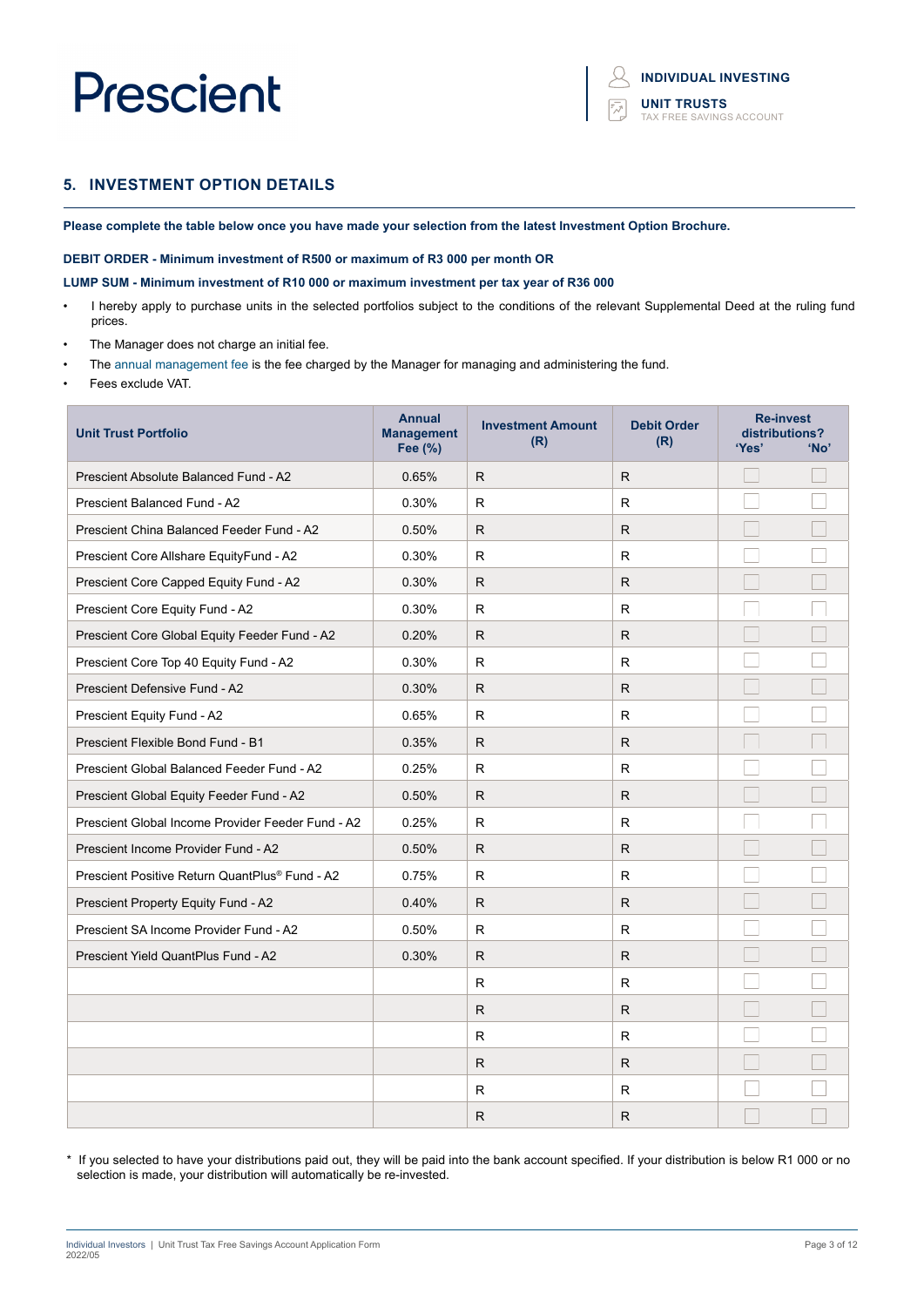| <b>INDIVIDUAL INVESTING</b>                    |
|------------------------------------------------|
| <b>UNIT TRUSTS</b><br>TAX FREE SAVINGS ACCOUNT |

### **6. REGULAR WITHDRAWALS**

**Please only complete this section if you would like to receive a regular withdrawal from your investment. Your regular payment will be**  paid on the 25<sup>th</sup> of the relevant month. It is important to note that withdrawals cannot be replaced in a Tax Free Savings Account. All **investments will be counted as part of the annual and lifetime contribution limits.** 

| Payment frequency           | Monthly      | Quarterly | Biannually                       | Annually |
|-----------------------------|--------------|-----------|----------------------------------|----------|
| <b>Unit Trust Portfolio</b> |              |           | <b>Regular Withdrawal Amount</b> |          |
|                             | $\mathsf{R}$ |           |                                  |          |
|                             | R            |           |                                  |          |
| <b>Total</b>                | R            |           |                                  |          |

### **7. BANKING DETAILS OF INVESTOR**

| <b>Name of Account Holder</b> |  |
|-------------------------------|--|
| <b>Bank</b>                   |  |
| <b>Branch Name</b>            |  |
| <b>Branch Code</b>            |  |
| <b>Account Number</b>         |  |
| <b>Account Type</b>           |  |

- Please provide Prescient with Proof of Bank Account Details
- The account holder must have a South African bank account.
- Debit orders and electronic collections will be deducted from this account.
- The onus is on the investor to inform Prescient of any changes to the bank account details.
- No payments will be made into third party bank accounts or credit cards. (i.e. payments will only be made to the bank account in the name of the registered investor).

**Per the regulations in terms of Section 12T(8) of the Income Tax Act, where the tax free investment is in the name of a minor, redemptions may only be deposited into a bank account that is in held in the name of that investor.**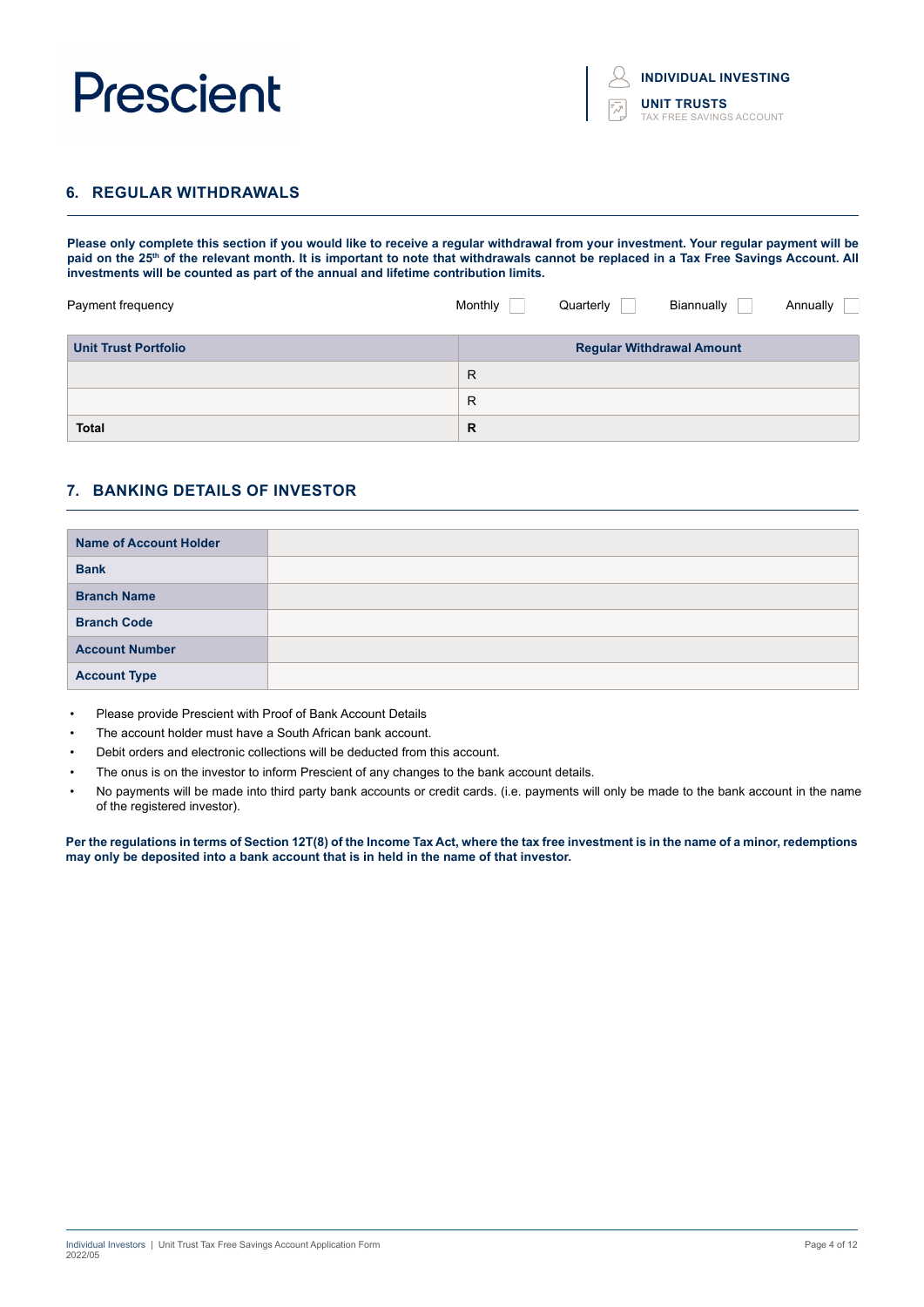

### **8. METHOD OF PAYMENT**

**LUMP SUM**

**Once your account has been opened, you will receive notification and payment instructions**

#### **ELECTRONIC COLLECTION / DEBIT ORDER**

I/we hereby authorise the Manager to deduct the stated amount for the investment from the bank account above. I/we agree to pay bank charges and costs incurred by this electronic collection or debit order. Any debit order amendment must be received in writing by the Manager prior to the  $7<sup>th</sup>$  day of the month in order for it to be acted upon in the following month.

#### **Please note: A maximum contribution of R3 000 per month is allowed (R36 000 maximum per tax year of assessment), subject to a lifetime limit of R500 000 (both in aggregate).**

| Electronic Collection | Funds are deducted from the investor's bank account on the receipt of this application form and all supporting<br>documentation. Electronic collection by the Manager is restricted to a maximum of R1 000 000.00 per debit.<br>Where a higher amount than this is requested, multiple debits will be processed daily. |                                  |
|-----------------------|------------------------------------------------------------------------------------------------------------------------------------------------------------------------------------------------------------------------------------------------------------------------------------------------------------------------|----------------------------------|
|                       | Commencement date                                                                                                                                                                                                                                                                                                      |                                  |
| Regular Debit Order   | Funds are deducted from the investor's bank account on the 1 <sup>st</sup> working day of each month.                                                                                                                                                                                                                  |                                  |
|                       | Commencement month/year                                                                                                                                                                                                                                                                                                | $\%$<br><b>Annual Escalation</b> |

**Please note: Funds invested via electronic collection or debit order may not be redeemed until after 40 days from the date on which such funds were invested into units on your behalf.**

#### **BANKING DETAILS FOR DEBIT ORDER DEDUCTION/ELECTRONIC COLLECTION (IF DIFFERENT FROM INVESTOR'S BANK DETAILS):**

| <b>Name of Account Holder</b> |  |
|-------------------------------|--|
| <b>Bank</b>                   |  |
| <b>Branch Name</b>            |  |
| <b>Branch Code</b>            |  |
| <b>Account Number</b>         |  |
| <b>Account Type</b>           |  |

**Please note: Proof of ID and proof of bank account details required for account holder**

Signature of Account Holder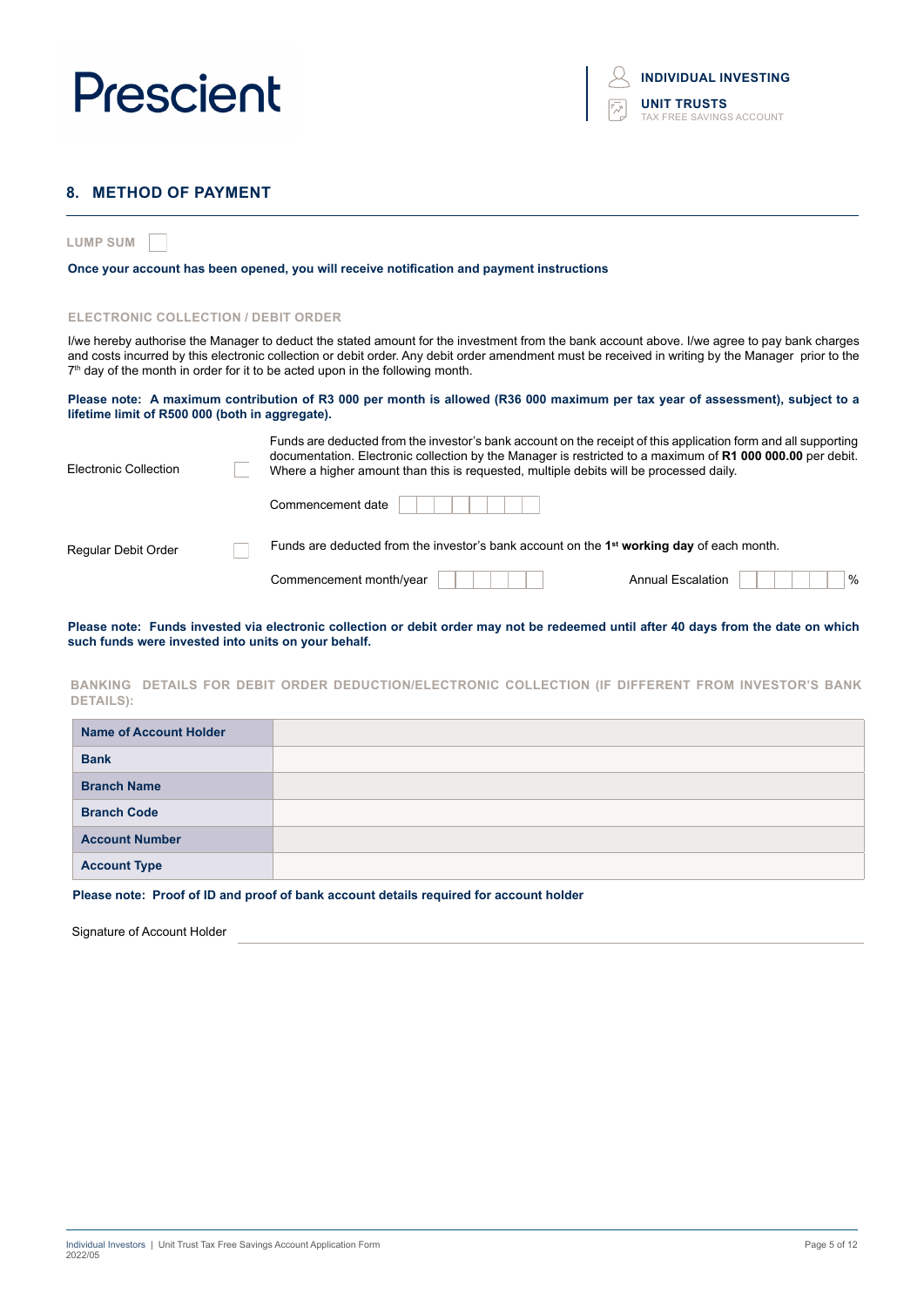### **9. FINANCIAL ADVISOR DETAILS (IF APPLICABLE)**

|                                      |   | Complete this section if you have an independent Financial Advisor                  |                                                                                                                                                                                                            |
|--------------------------------------|---|-------------------------------------------------------------------------------------|------------------------------------------------------------------------------------------------------------------------------------------------------------------------------------------------------------|
| Name of Financial Advisor            |   |                                                                                     |                                                                                                                                                                                                            |
|                                      |   | Name of Financial Services Provider (FSP) Name of Financial Services Provider (FSP) | <b>FSP License Number</b>                                                                                                                                                                                  |
| Contact Tel No <b>Contact Tel No</b> |   | Email                                                                               |                                                                                                                                                                                                            |
|                                      |   | WHAT FEES MUST BE PAID TO YOUR FINANCIAL ADVISOR FOR THIS INVESTMENT?               |                                                                                                                                                                                                            |
| otherwise specified:                 |   |                                                                                     | I agree to pay the following negotiated fees on this investment and all future investments and associated transactions until                                                                               |
| Initial Fee                          | % |                                                                                     | (You may negotiate an initial financial advisor fee, to be paid to your financial advisor before your first<br>contribution is invested. If it is agreed that no initial fee is payable, please insert 0%) |
| Annual Fee                           | % |                                                                                     | (You may negotiate an annual financial advisor fee to be paid to your financial advisor. Units will need to be<br>cancelled to pay your advisor this fee. If no annual fee is payable, please insert 0%)   |

#### **AUTHORISATION**

You may authorise the Financial Service Provider (FSP) to submit instructions for this investment on your behalf. If the FSP holds a 'Category II' licence with the Financial Sector Conduct Authority (FSCA), it is licensed to exercise discretion and submit instructions on your behalf. To do this for all your investments the FSP will need a mandate (instruction) from you. Have you entered into a mandate with this FSP to exercise discretion and submit instructions on your behalf?

| Yes |
|-----|
|-----|

#### **Please note: A copy of the signed mandate must accompany this application form.**

#### **INVESTOR DECLARATION FOR CLIENTS WITH A FINANCIAL ADVISOR**

- I confirm that the above details are correct.
- I confirm that this financial advisor, as authorised representative of the FSP above is, my appointed financial advisor.
- I confirm that my appointed financial advisor and any other third parties with whom I have an agreement to manage this investment (e.g. a discretionary investment manager) will have access to my investment details.
- I understand and confirm that Prescient may redeem units in order to pay the agreed financial advisor fees. I understand that this authority may be withdrawn by me by written instruction to Prescient. I understand and agree that all instructions submitted by myself or my financial advisor will be governed by the relevant and latest Terms and Conditions in force as at the date of instruction submitted.
- I acknowledge and agree that Prescient will not be held liable for acting on any instructions submitted by myself or my financial advisor and I indemnify Prescient from all direct or indirect claims (including claims for consequential damages in this regard).
- I have read and agree to the Authorisation and Declaration.

Signature of Investor **Date**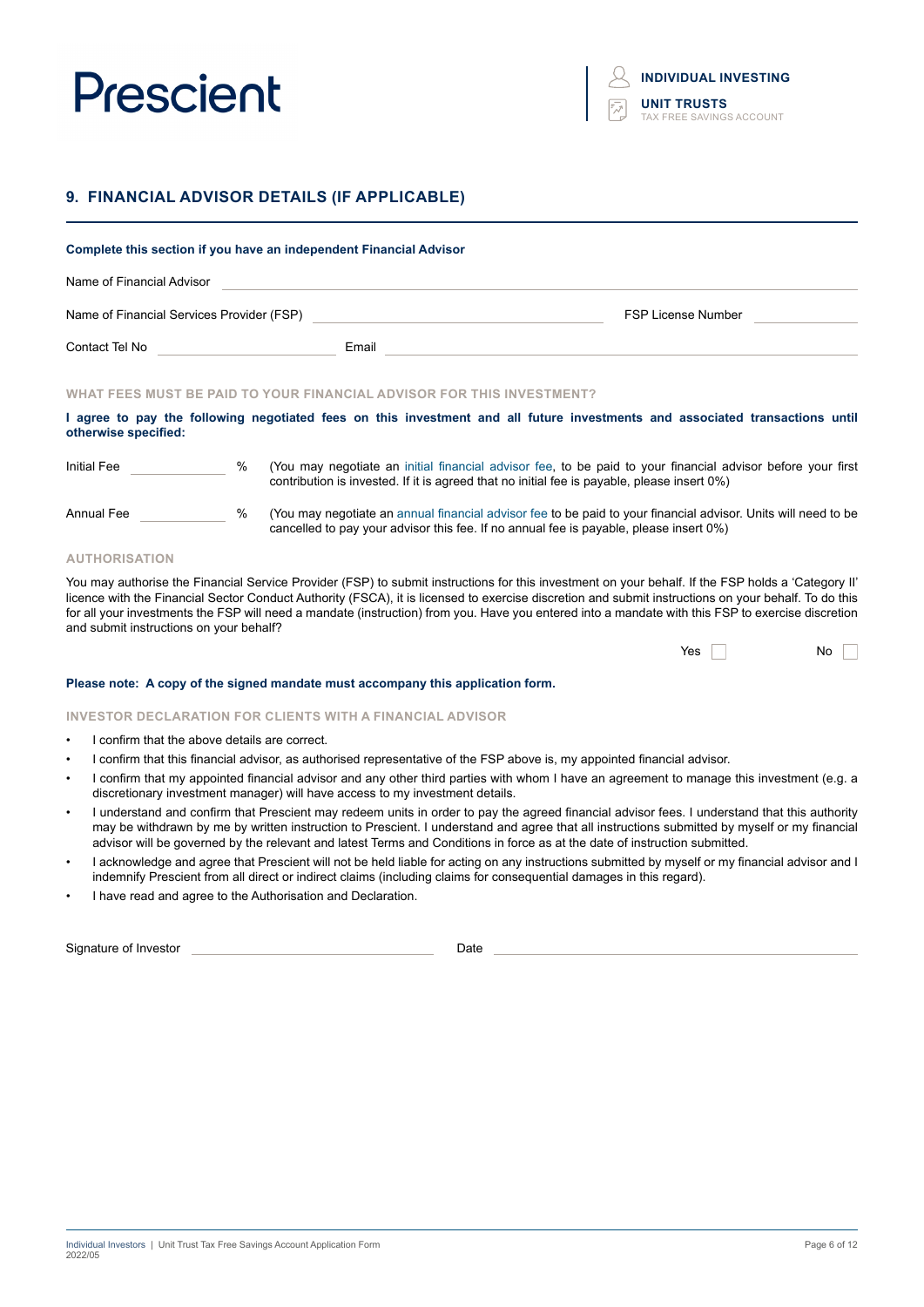## **10. FINANCIAL ADVISOR DETAILS (IF APPLICABLE)**

#### **Section to be completed by Financial Advisor.**

I am a new Advisor **New Advisors need to complete a Prescient Advisor Agreement.**

Existing Prescient Advisor code (Entity ID):

Email address for correspondence:

#### **I, the appointed Financial Advisor for this investment application declare that:**

- 1. I am licensed to render services in respect of this product.
- 2. I have made the disclosures required in terms of the Financial Advisory and Intermediary Services Act 37 of 2002 (FAIS) and subordinate legislation thereto, to the investor/s.
- 3. I have established and verified the identity of the investor/s (and persons acting on behalf of the investor) in accordance with the Financial Intelligence Centre Act 38 of 2001 (FICA) and the regulations thereto, and I will keep records of such identification and verification according to the provisions of FICA.
- 4. I am not aware of any activities in which the investor is involved which may lead us to suspect or reasonably suspect that the investor is or may be involved in any unlawful activities or money laundering. Should we subsequently become aware of suspicions of this nature, we shall immediately inform Prescient.
- 5. I have explained all fees that relate to this investment to the investor/s and I understand and accept that the investor/s may withdraw his / her authority for payment to me in writing and inform Prescient and me.
- 6. My personal information may be used by Prescient in the normal course of business to provide the products and services and Prescient may retain any information for purposes of investment transactions, processing and administration and to communicate directly with me. Personal information will not be given or sold to any third parties. Prescient will disclose or report personal information if and when required to do so by law or any regulatory authority, and to our employees, or agents who require such information to carry out their duties.

Signature of Financial Advisor Date Date of Signature of Financial Advisor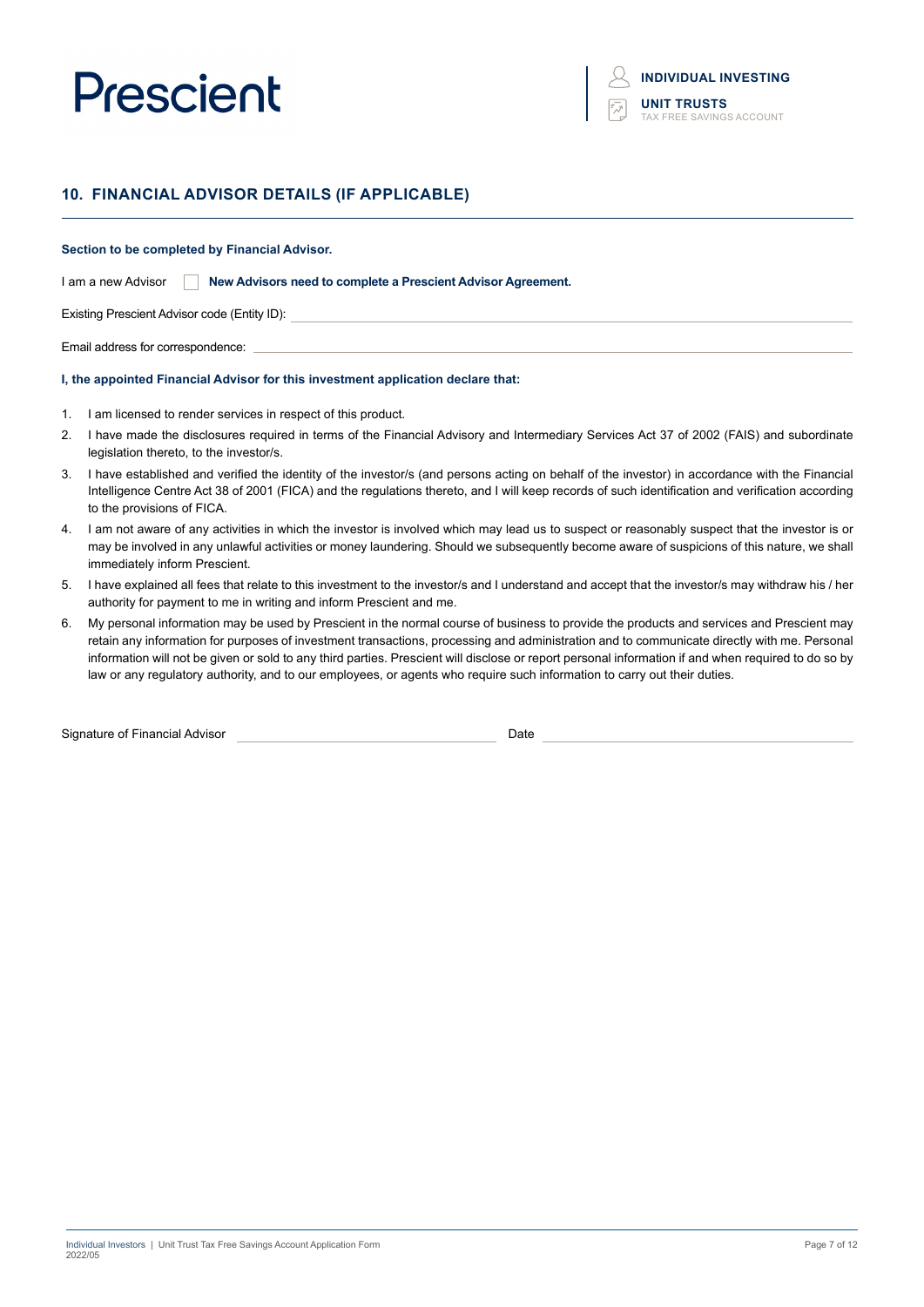# **Compulsory Foreign Tax Declaration and Self-Certification**

#### **Instructions for completion:**

- 1. This Declaration must be completed by all investors.
- 2. The following information is required to ensure correct reporting and/or withholding taxes as required by International tax authorities in terms of the Foreign Account Tax Compliance Act (FATCA) and the Organization for Economic Cooperation and Development (OECD) Common Reporting Standards (CRS).
- 3. If any of the information below about the Investor's tax residence or FATCA/CRS classification changes in the future, please ensure that we are advised of these changes promptly.
- 4. If you have any questions about how to complete this form, please contact your tax advisor and/or visit https://www.irs.gov/businesses/ corporations/fatca-faqs

### **SECTION 1: TAX RESIDENCY**

Tax residency refers to the country in which you are a resident for tax purposes - the country in which you are registered to pay tax on income. Please indicate in which country(ies) you are a resident for tax purposed (including South Africa).

| Country of tax residence: | Tax reference number/TIN |
|---------------------------|--------------------------|
| Country of tax residence: | Tax reference number/TIN |
| Country of tax residence: | Tax reference number/TIN |

If you do not have a TIN, please select one of the following:

I am not required to be registered for tax (even though income tax is levied by the jurisdiction)

No TIN is issued by the jurisdiction (because income tax is not levied by the jurisdiction)

The TIN is not required to be reported by such jurisdiction under local law

### **SECTION 2: DECLARATIONS AND UNDERTAKINGS**

I declare (as an authorised signatory if applicable) that the information provided in this form is, to the best of my/our knowledge and belief, accurate and complete.

I undertake to advise the recipient promptly and provide and updated Self-Certification where any change in circumstance occurs which causes any of the information contained in this form to be incorrect.

Authorised Signature(s) and the control of the control of the control of the control of the control of the control of the control of the control of the control of the control of the control of the control of the control of

Capacity in which declaration is made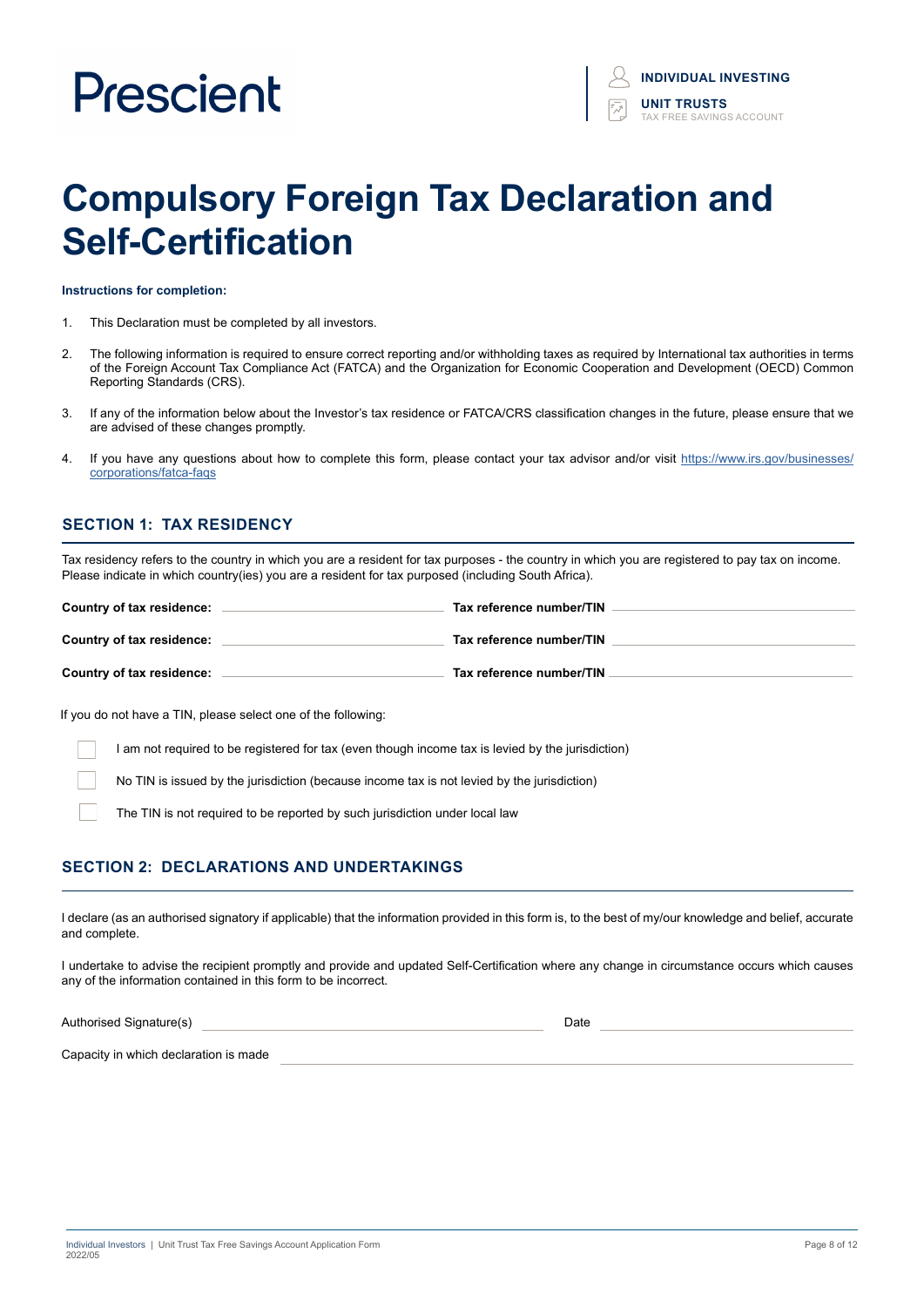### **AUTHORISATION AND DECLARATION**

- 1. I have read and fully understood all the pages of this application form and agree to the Terms and Conditions of this investment into the Unit Trust Option(s) and I understand that this application and any further documents, read with the Supplemental Deed, constitutes the entire agreement between the Prescient Management Company (RF) (Pty) Ltd ("the Manager") and me.
- 2. I warrant that the information contained herein is true and correct and that where this application is signed in a representative capacity, I have the necessary authority to do so and that this transaction is within my power.
- 3. I am aware of the charges and fees, the total expense ratio, investment objectives, risk factors and income distributions applicable to my investment as set out in this form and in other documentation provided to me.
- 4. I authorise the Manager to deduct any debit orders, electronic collections, any applicable taxes and also to pay all fees. If the additional annual advisor fees are insufficient to pay the Financial Advisor (FSP) from one portfolio, the Manager will sell units proportionately from the portfolios and pay the amounts to the advisor monthly. Permissible deductions from the portfolio include management fees, performance fees, bank charges, trustee/custodian, audit fees, securities transfer tax and brokerage.
- 5. I acknowledge that the responsibility in ensuring my instruction has been received and actioned by the Manager lies with me.
- 6. I acknowledge that the Manager will not be liable for any damages or loss of whatsoever nature arising out of the Manager's failure to action my instruction due to any occurrences beyond the control of the Manager, nor will the Manager be liable for any loss incurred due to incorrect information being supplied by myself or by my advisor or agent sending completed documentation to the incorrect mailbox.
- 7. I acknowledge the transaction cut off times set out herein and agree to comply with such cut off times.
- 8. I acknowledge the inherent risk associated with the selected Unit Trust Option(s) and that there are no guarantees.
- 9. I understand and agree that no part of the services provided by the Manager constitutes a solicitation, recommendation, guidance or proposal, nor does it constitute financial, tax, legal, investment or other advice. I warrant to the Manager that I am acting for my own account, I have made my own independent decisions to enter into the investment and as to whether the investment is appropriate or proper for me, based upon my own judgement and upon advice from such advisors as I may deem necessary. I warrant that I am not relying on any communication from the Manager, whether written, oral or implied as investment advice or as a recommendation to enter into the investment; it being understood that information and explanations relating to the terms and conditions of an investment shall not be considered investment advice or a recommendation to enter into the investment. I warrant that I have not received from the Manager any assurance or guarantee as to the expected results of the investment.
- 10. I understand that the Manager will accept instructions from my FSP only if duly appointed and authorised in writing by me. The Manager will not be held liable for any losses that may result from unauthorised instructions given to the Manager by my FSP.
- 11. I hereby authorise the Manager to furnish written reports to my duly appointed FSP, if applicable.
- 12. If I have appointed an FSP I authorise the payment of the negotiated fees to be paid to my FSP from my portfolios. This authority to pay fees may be withdrawn by written notice to the Manager.
- 13. I authorise the Manager to accept and act upon instructions by facsimile or e-mail and hereby waive any claim that I have against the Manager and indemnify the Manager against any loss incurred as a result of the Manager receiving and acting on such communication or instruction.
- 14. SARS requires the Manager to pay over dividend tax on your behalf where applicable. The Manager will deduct this tax before it pays any dividends or re-invests these into your investment account. Unless the Manager receives information from you indicating otherwise, accounts held by South African trusts, companies and partnerships will attract the default Dividend Tax (DT).
- 15. Any personal information may be used by the Manager in the normal course of business to provide the products and services and the Manager may retain and share any information for purposes of investment transactions, processing and administration and to communicate directly with me. Personal information will not be given or sold to any third parties. The Manager will disclose or report personal information if and when required to do so by law or any regulatory authority, and to the Manager's employees (if relevant), or agents who require such information to carry out their duties. I/we consent to the processing of my/our personal information/data and the disclosure of my/our personal information/data to any tax authority and/or as may be required to comply with FATCA and the Common Reporting Standard (CRS) as explained in the Terms and Conditions and the Compulsory Foreign Tax Declaration and Self-Certification attached hereto. I consent to the Manager making enquiries of whatsoever nature for the purpose of verifying the information disclosed in this application and I expressly consent to the Manager obtaining any other information concerning me from any source whatsoever to enable the Manager to process this application.
- 16. I confirm that I have received, noted and understood the following information:
	- a. the Minimum Disclosure Document
	- b. investment objectives and risk factors
	- c. the calculation of the Net Asset Value (NAV), dealing prices and distribution of income accruals
	- d. any additional information necessary to enable the investor to make an informed decisioncharges and fees.
- 17. I acknowledge that my investment is a tax free investment and that the following has been fully disclosed to me: the nature and general implications of a tax free investment, the maximum annual and lifetime limits, how these limits operate, and the consequences of exceeding these limits.
- 18. I confirm and warrant to the Manager that the amount invested in terms of this application form does not exceed my annual or lifetime contribution limits for tax free investments.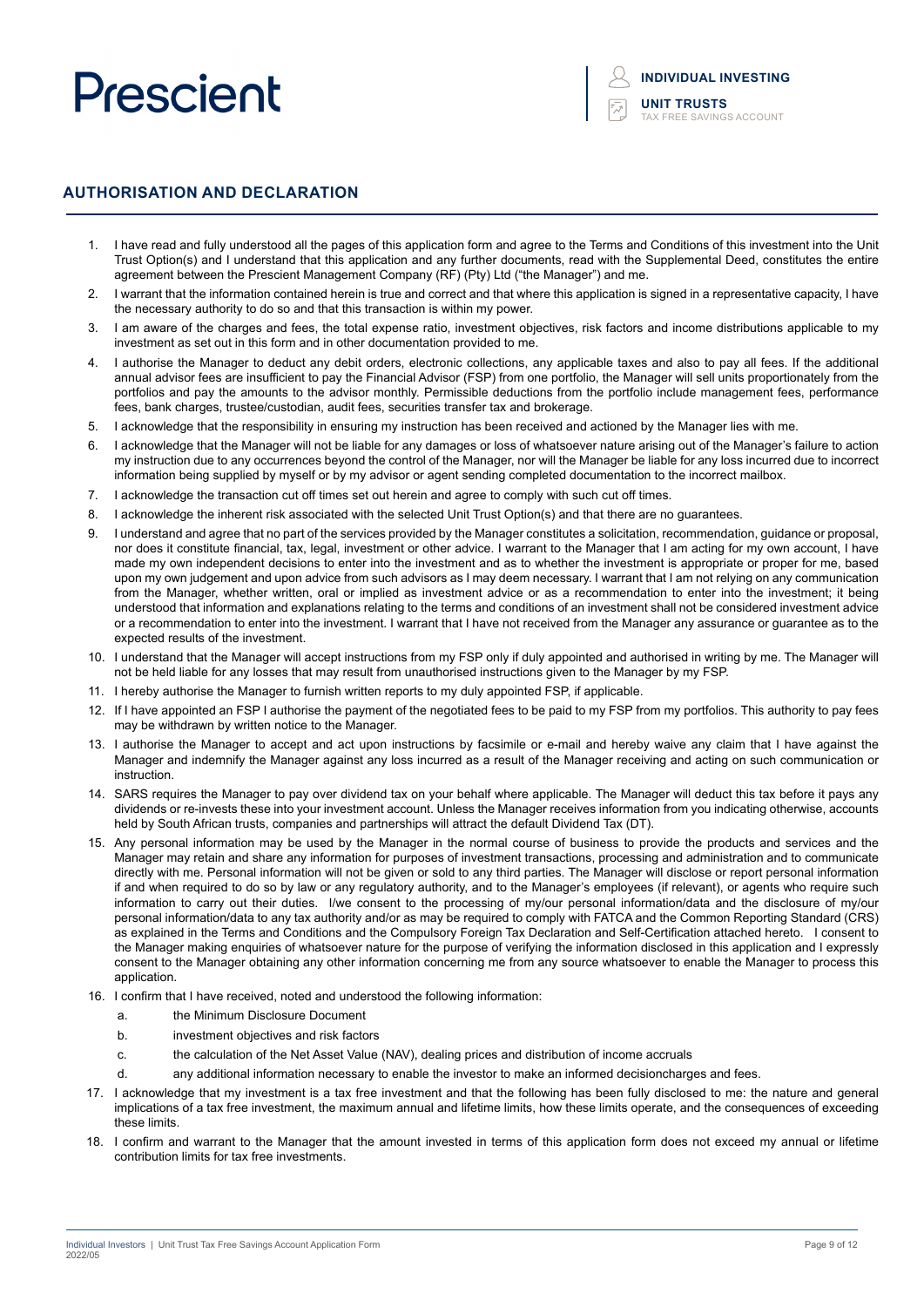

19. I consider myself to be, or to be associated with a Domestic Prominent Influential Person or a Foreign Prominent Public Official.

| Yes<br>No.                                                                                                                                                                                                                                                                                                                                                                                                                               |                                                                                                                               |  |  |
|------------------------------------------------------------------------------------------------------------------------------------------------------------------------------------------------------------------------------------------------------------------------------------------------------------------------------------------------------------------------------------------------------------------------------------------|-------------------------------------------------------------------------------------------------------------------------------|--|--|
| If Yes, please provide details:.                                                                                                                                                                                                                                                                                                                                                                                                         |                                                                                                                               |  |  |
|                                                                                                                                                                                                                                                                                                                                                                                                                                          |                                                                                                                               |  |  |
| Please note: It is the client's responsibility to disclose to Prescient should this status change.                                                                                                                                                                                                                                                                                                                                       |                                                                                                                               |  |  |
| 20. I acknowledge that Prescient will retain personal information as permitted or required to do so in terms of Applicable Laws. However, as a general<br>rule, Prescient may retain personal information for the longest period permitted by such Applicable Laws should Prescient foresee a requirement<br>to retain it for a lawful purpose. (for example, for the purposes of complaints handling, legal processes and proceedings.) |                                                                                                                               |  |  |
| Signed at                                                                                                                                                                                                                                                                                                                                                                                                                                | Date<br><u> 1989 - Johann Barbara, martin amerikan basar dan berasal dalam basar dalam basar dalam basar dalam basar dala</u> |  |  |
| Full name of signatory                                                                                                                                                                                                                                                                                                                                                                                                                   | Capacity                                                                                                                      |  |  |
| Authorised Signatory                                                                                                                                                                                                                                                                                                                                                                                                                     |                                                                                                                               |  |  |
|                                                                                                                                                                                                                                                                                                                                                                                                                                          |                                                                                                                               |  |  |

## **THANK YOU**

You have completed this application form. Please collate all your required FICA documentation to include in your submission.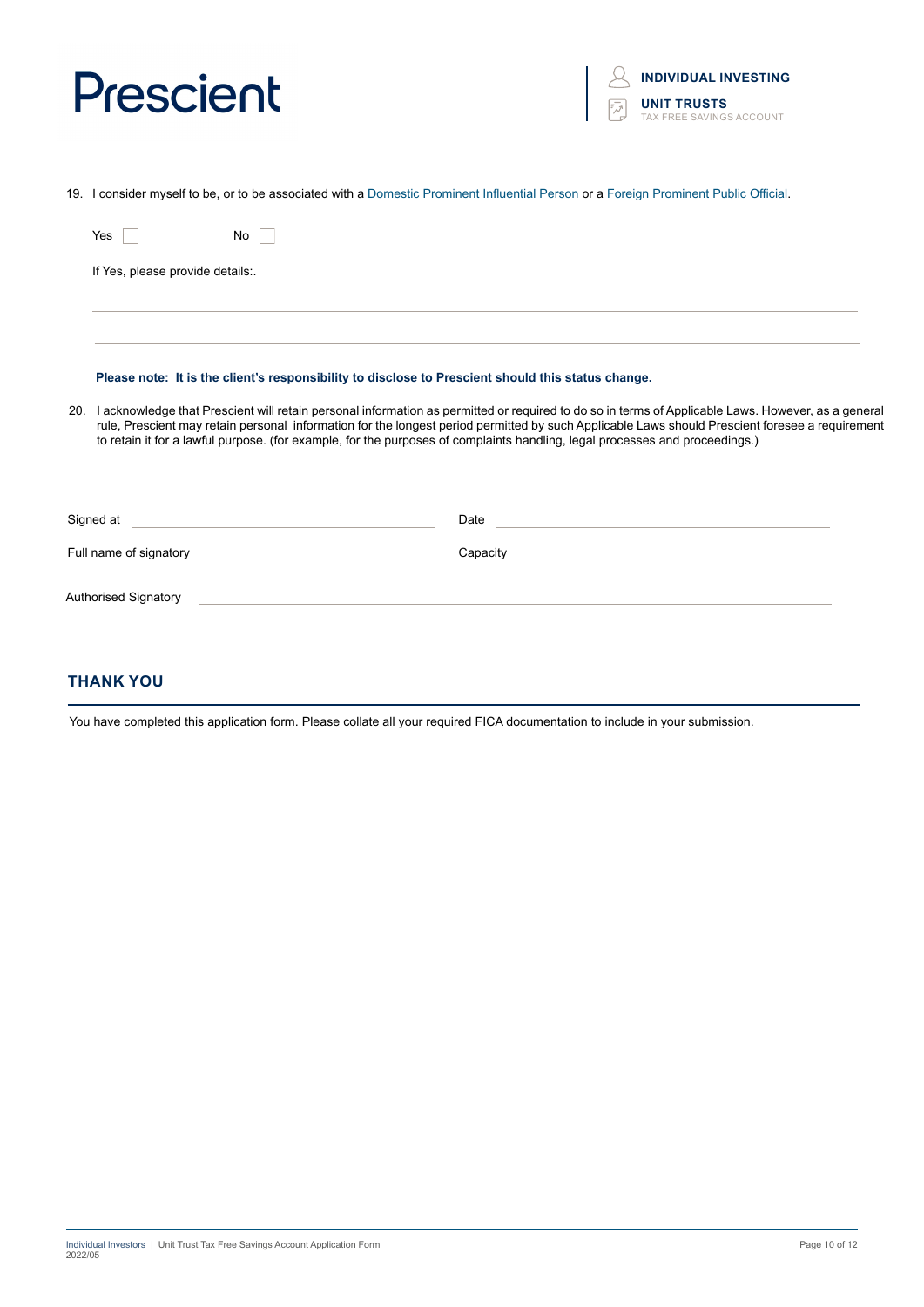## **FICA REQUIREMENTS**

#### **In terms of the Financial Intelligence Centre Act, 2001 ("FICA") Prescient requires a copy of each of the following documents:**

An "ID document" means a clear copy of a green, bar coded ID book, both sides of a smart ID card, birth certificate (in the case of an investor who is a minor) or a passport on which the photo, ID number, name and surname and nationality of the person is visible.

"Proof of bank account details" is a bank statement that clearly displays the investor's name and bank account number.

"Proof of address/business address" means a document less than 3 months old containing physical address that is a utility bill, bank statement, rates account or tax invoice.

#### **Per the regulations in terms of Section 12T(8) of the Income Tax Act, where the tax free investment is in the name of a minor, redemptions may only be deposited into a bank account that is in held in the name of that investor.**

**SOUTH AFRICAN CITIZENS AND RESIDENTS OR FOREIGN NATIONALS (NATURAL PERSON)**

- ID document
- Proof of residential address (less than 3 months old)
- Proof of bank account details (operational requirement)

**THIRD PARTY REPRESENTING ANOTHER INDIVIDUAL/POWER OF ATTORNEY (NATURAL PERSON)**

- ID document
- Proof of authority to act e.g. power of attorney, mandate, resolution or court order.